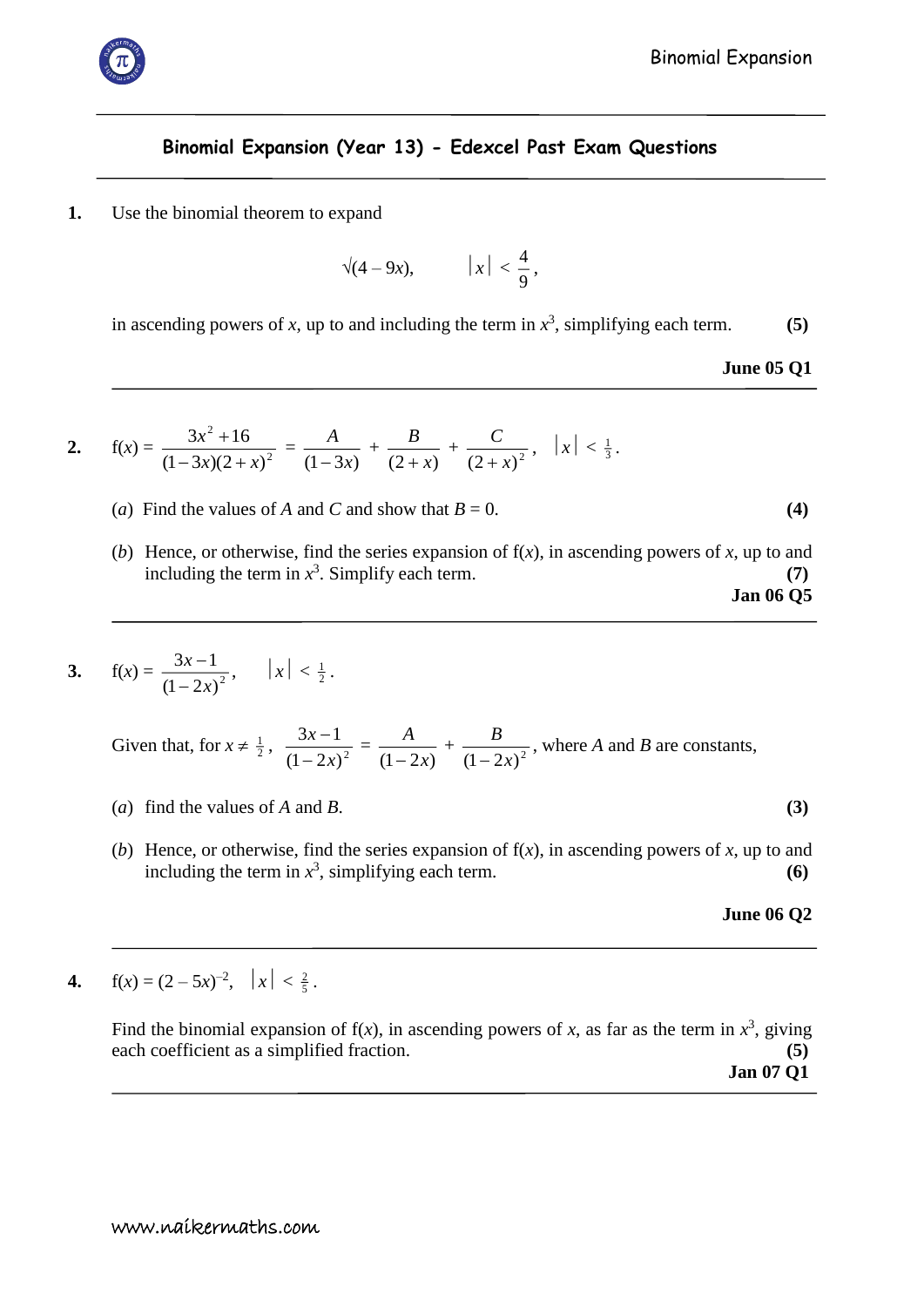**5.**  $f(x) = (3 + 2x)^{-3}, |x| < \frac{3}{2}$ .

Find the binomial expansion of  $f(x)$ , in ascending powers of x, as far as the term in  $x^3$ .

Give each coefficient as a simplified fraction. **(5)** (5)

**June 07 Q1**

**6.** (*a*) Use the binomial theorem to expand

$$
(8-3x)^{\frac{1}{3}},
$$
  $|x| < \frac{8}{3},$ 

in ascending powers of *x*, up to and including the term in  $x^3$ , giving each term as a simplified fraction. **(5)** (5)

- (*b*) Use your expansion, with a suitable value of *x*, to obtain an approximation to  $\sqrt[3]{(7.7)}$ . Give your answer to 7 decimal places. **(2) Jan 08 Q2**
- **7.** (*a*) Expand  $(4 - 3x)$ 1  $\frac{1}{\sqrt{(4-3x)}}$ , where  $|x| < \frac{4}{3}$ , in ascending powers of *x* up to and including the term in  $x^2$ . Simplify each term. **(5)** 8 *x*

(*b*) Hence, or otherwise, find the first 3 terms in the expansion of  $(4 - 3x)$ *x*  $\sqrt(4 \frac{+8}{1}$  as a series in ascending powers of *x*. **(4) June 08 Q5**

**8.** 
$$
f(x) = \frac{27x^2 + 32x + 16}{(3x + 2)^2(1 - x)}, |x| < \frac{2}{3}.
$$

Given that  $f(x)$  can be expressed in the form

$$
f(x) = \frac{A}{(3x+2)} + \frac{B}{(3x+2)^2} + \frac{C}{(1-x)},
$$

- (*a*) find the values of *B* and *C* and show that  $A = 0$ . (4)
- (*b*) Hence, or otherwise, find the series expansion of f(*x*), in ascending powers of *x*, up to and including the term in  $x^2$ . Simplify each term.  $(6)$
- (*c*) Find the percentage error made in using the series expansion in part (*b*) to estimate the value of f(0.2). Give your answer to 2 significant figures. **(4) Jan 09 Q3**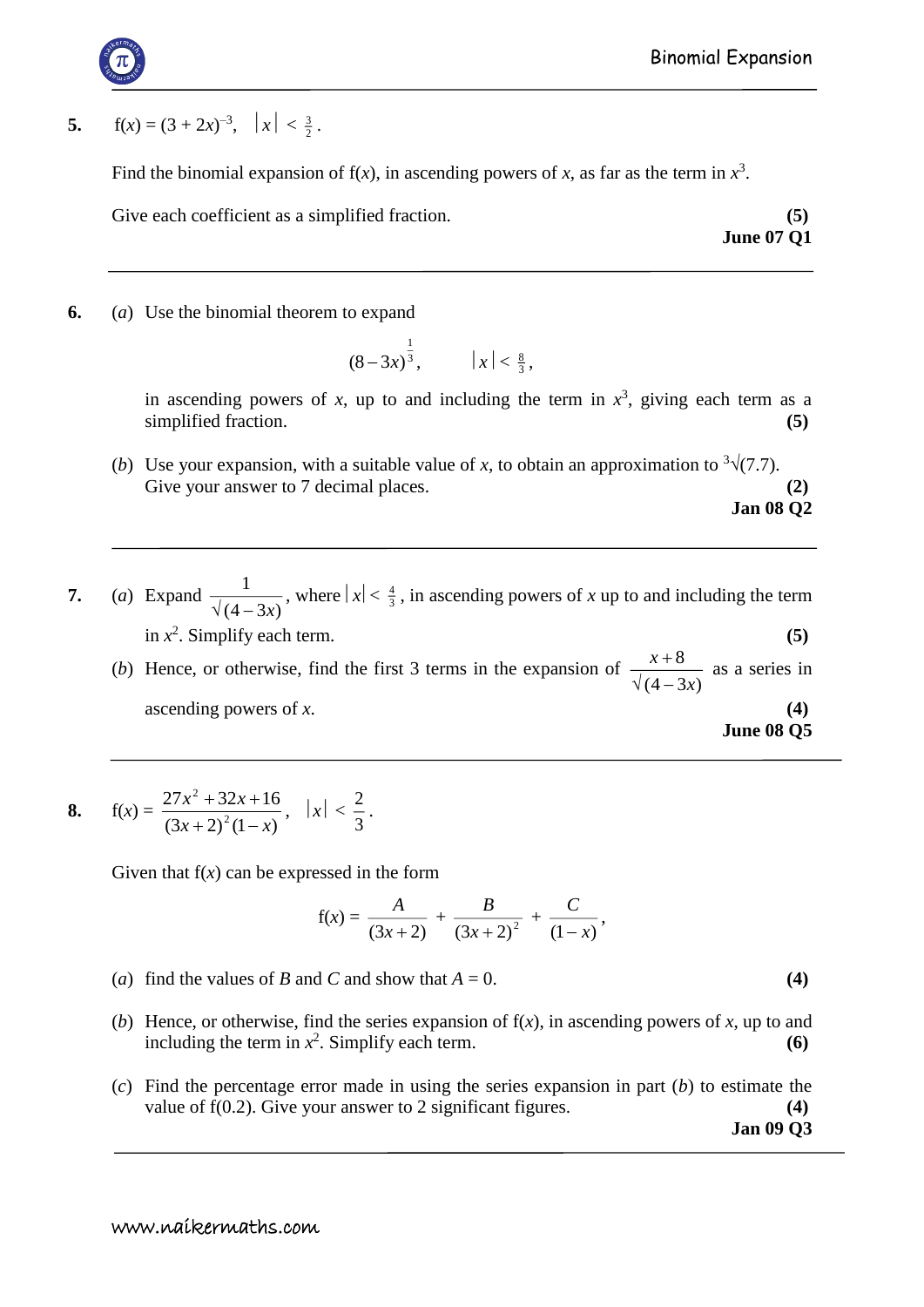**9.** 
$$
f(x) = \frac{1}{\sqrt{4+x}}, \quad |x| < 4.
$$

Find the binomial expansion of  $f(x)$  in ascending powers of x, up to and including the term in  $x^3$ . Give each coefficient as a simplified fraction.

**(6)**

**June 09 Q1**

**10.** (*a*) Find the binomial expansion of

$$
\sqrt{(1-8x)}, \quad |x| < \frac{1}{8},
$$

in ascending powers of x up to and including the term in  $x^3$ , simplifying each term. **(4)** 

- (*b*) Show that, when  $x = \frac{1}{100}$  $\frac{1}{\cos}$ , the exact value of  $\sqrt{(1-8x)}$  is 5  $\sqrt{23}$ . **(2)**
- (*c*) Substitute  $x = \frac{1}{100}$  $\frac{1}{\epsilon_0}$  into the binomial expansion in part (*a*) and hence obtain an approximation to  $\sqrt{23}$ . Give your answer to 5 decimal places. **(3)**

**Jan 10 Q1**

11. 
$$
\frac{2x^2+5x-10}{(x-1)(x+2)} \equiv A + \frac{B}{x-1} + \frac{C}{x+2}.
$$

(*a*) Find the values of the constants *A*, *B* and *C*. **(4)**

(*b*) Hence, or otherwise, expand  $(x-1)(x+2)$  $2x^2 + 5x - 10$  $-1$  ) (  $x +$  $+5x$  $x - 1$  *x*  $\frac{x + 5x - 10}{x}$  in ascending powers of *x*, as far as the term in  $x^2$ . Give each coefficient as a simplified fraction. **(7)** 

**June 10 Q5**